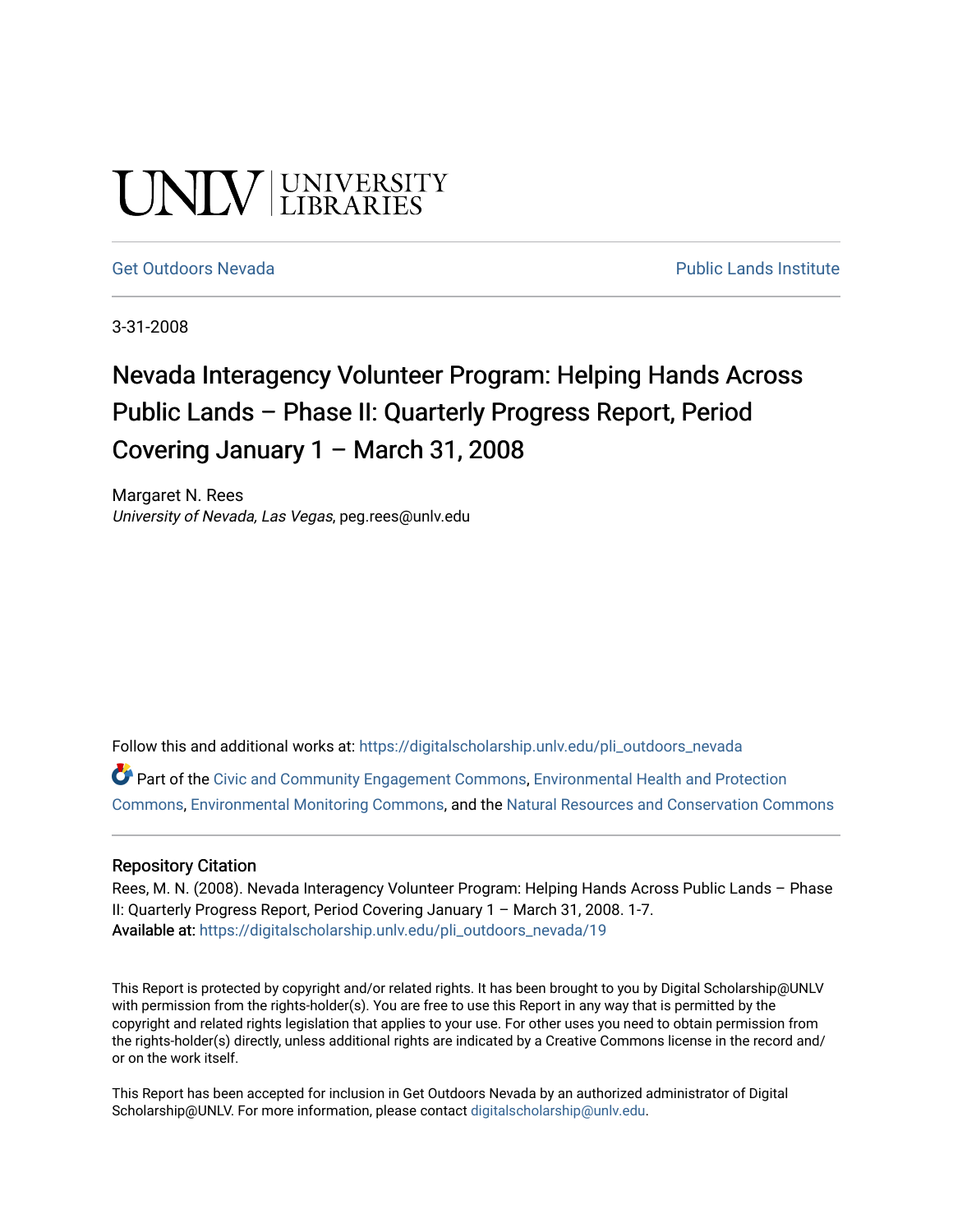

### **QUARTERLY PROGRESS REPORT**

University of Nevada, Las Vegas Period Covering January 1 – March 31, 2008

Cooperative Agreement Number H8R07060001 Task Agreement Number J8R07070001

Nevada Interagency Volunteer Program: Helping Hands Across Public Lands – Phase II

#### **Executive Summary**

- The number of records in the volunteer database increased 10% since the end of last quarter. At the end of this quarter, the database contains 4,866 records.
- Website activity increased by 1% from last quarter; it received an average of 83,326 hits per month, with an average of 9,240 pages viewed per month.
- Two hundred college students learned about the Interagency Volunteer Program during the program's first open house tour.
- Winter volunteer training was completed
- Spring volunteer training is scheduled.
- Five volunteers who attended the first event assistant training work as event assistants.
- The database manager updated and archived records in the Volgistics database.

#### **Summary of Attachments**

- 2008 Spring volunteer training schedule
- Spring/Summer 2008 volunteer event schedule

#### **Task 1. Refine and maintain a quality Web-based volunteer database.**

- The Volgistics volunteer database was updated on January 1. Deleted were records of volunteers on the mailing list for two years without volunteer hours. Active records with no volunteer hours from the past three years also were archived. A total of 521 records were removed, leaving a total of 4416 records in the database at the beginning of this quarter.
- The Volgistics volunteer database is now populated with 4,866 records, representing an increase of 450 individuals from January 1, 2008.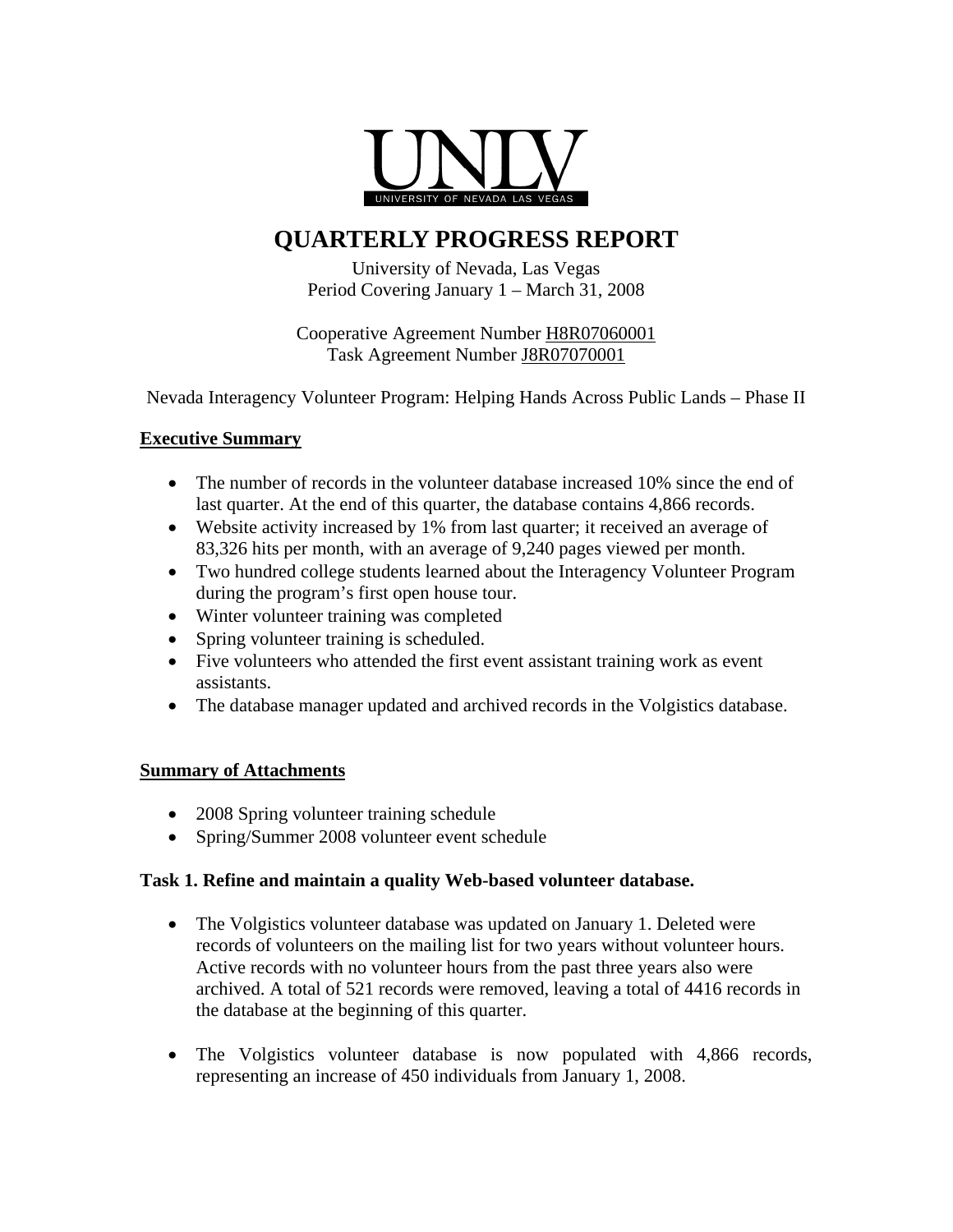





#### **Task 2. Manage, update, and administer an IVP Website.**

During this quarter, Website activity increased; results are as follows:

- An average of 83,326 hits per month, an increase of 1%.
- An average of 9,240 pages viewed per month. (See Fig. 2 below.)



**Fig. 2 illustrates activity on the Website.**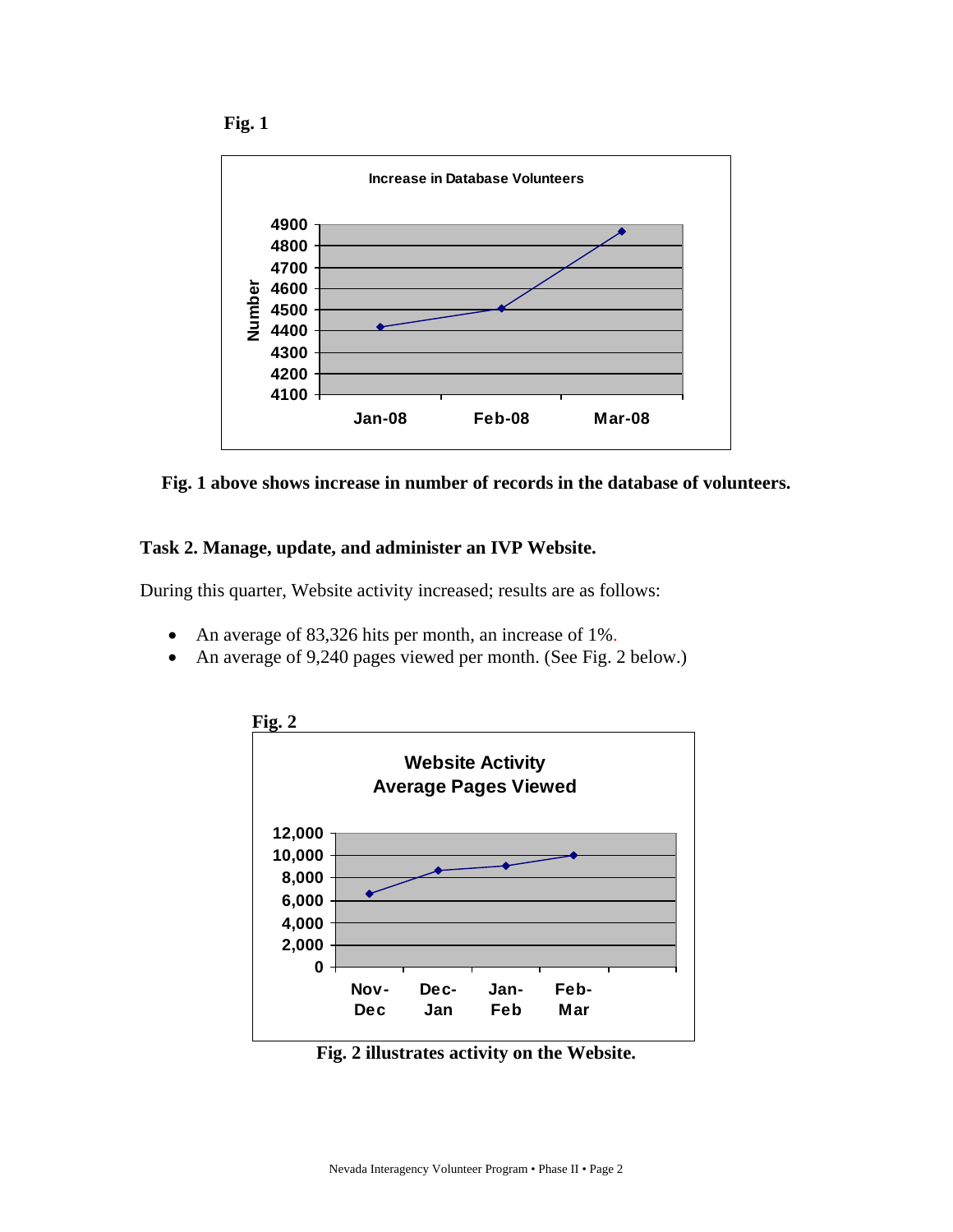#### **Task 3. Evaluate and revise, as appropriate, Standard Operating Procedures (SOPs) for all areas of interagency volunteer management.**

The Interagency Volunteer Team (IVP) met several times during the quarter with its primary focus on scheduling spring and summer volunteer events, organizing the Bus Tour, and planning spring volunteer trainings.

#### **Task 4. Evaluate and update strategies and tools for volunteer recruitment.**

The IVP Website, [www.getoutdoorsnevada.org,](http://www.getoutdoorsnevada.org/) in combination with the Volgistics volunteer database, continues to be a highly effective tool for recruiting and preregistering volunteers needed for conservation events.

#### **Task 5. Support Agency Departments and SNAP Teams with conservation projects that require volunteer workforce on the public lands.**

The Interagency Volunteer Program (IVP) collaborated with the Take Pride Interagency Program (Don't Trash Nevada) to organize volunteer events this quarter. The Interagency Volunteer Program promoted and recruited for all volunteer events. The Take Pride Interagency Program organized all logistics. During volunteer events both interagency programs shared operational duties. The following are the volunteer events that were held this quarter:

#### **January 12, 2008 – Conservation Transfer Area – Bureau of Land Management**

A total of 78 volunteers participated in a litter clean-up at the Conservation Transfer Area. Volunteers contributed 312 hours and collected 168 cubic yards of litter and debris.

#### **January 26, 2008- Kraft Mountain- Bureau of Land Management**

A total of 40 volunteers participated in a litter clean-up at Kraft Mountain. Volunteers contributed 320 hours and collected 60 cubic yards of litter and debris.

**February 23, 2008- Conservation Transfer Area- Bureau of Land Management**  A total of 61 volunteers participated in a litter clean-up at the Conservation Transfer Area. Volunteers contributed 244 hours and collected 84 cubic yards of litter and debris.

#### **March 8, 2008- Government Wash Area- National Park Service**

A total of 130 volunteers participated in the Great American Clean-up at the Government Wash. Volunteers contributed 520 hours and collected 20 cubic yards of litter and debris.

#### **Task 6. Evaluate, refine, enhance, and deliver interagency volunteer orientation and training program.**

Volunteer training sessions are held three times a year. Five volunteer training classes were scheduled this quarter; four were completed; one was cancelled.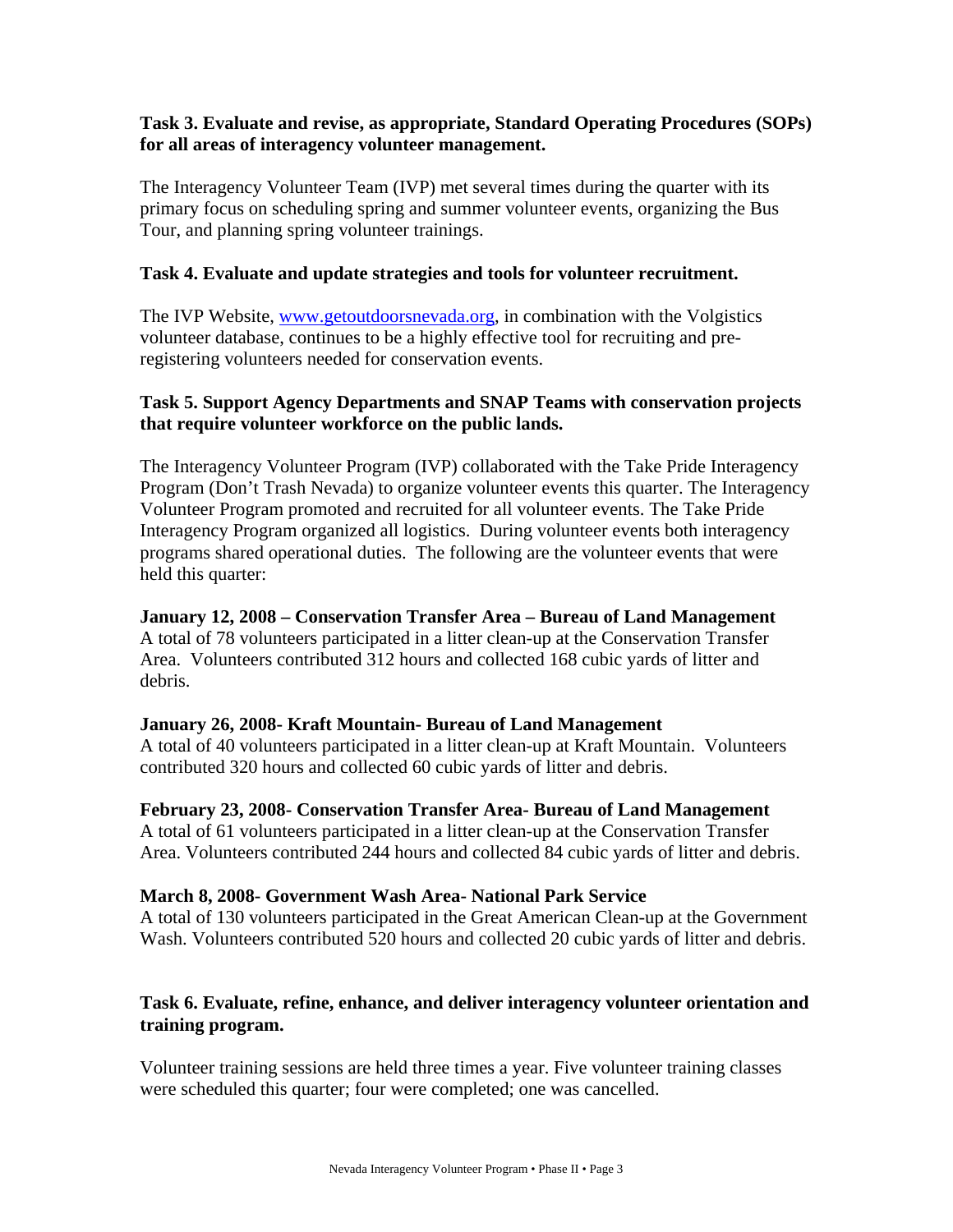- Two volunteers completed ATV training on January 17, 2008
- Twenty-three volunteers completed First Aid/CPR/AED training on January 19, 2008 and February 1, 2008.
- Five volunteers completed Event Assistant training on February 9, 2008. Each volunteer that attended this training has already signed up to attend a spring or summer event.

#### **Task 7. Identify possible grant and donation opportunities to help support and sustain the program.**

Public relations and outreach activities, as well as opportunities to develop new collaborative community partnerships and relationships include the following:

- Developed a new partnership with Friends of Nevada Wilderness. We are now posting their upcoming restoration projects that are in the Southern Nevada area through the Get Outdoors Nevada Website.
- Participated in University of Nevada Spring Volunteer Fair on campus on Feb. 5, 2008.
- Completed first open house tour. Amy Ansari promoted the Interagency volunteer program by speaking about the Get Outdoors Nevada program with 200 university students in classroom settings on campus during January and February.
- Developed new partnerships with other organizations such as the Las Vegas Climbers Liaison Council and the Mountaineers Club. These organizations now promote Get Outdoor Nevada events internally. In addition, the president of the Native Plant Society, Joseph Betzler, will present native plant training in Lee Meadows on June 14, 2008.

#### **Task 8. Plan and implement volunteer recognition initiatives and events.**

- The Volunteer Recognition Awards Ceremony will be held on November 1, 2008. We are now in the process of developing a contract with the Renaissance.
- Get Outdoor Nevada "Static Cling" stickers are being sent to all active volunteers for Volunteer Recognition Week (March 23-29, 2008).

Submitted by:

Date: March 31, 2008

Margaret N. Rees, Project Administrator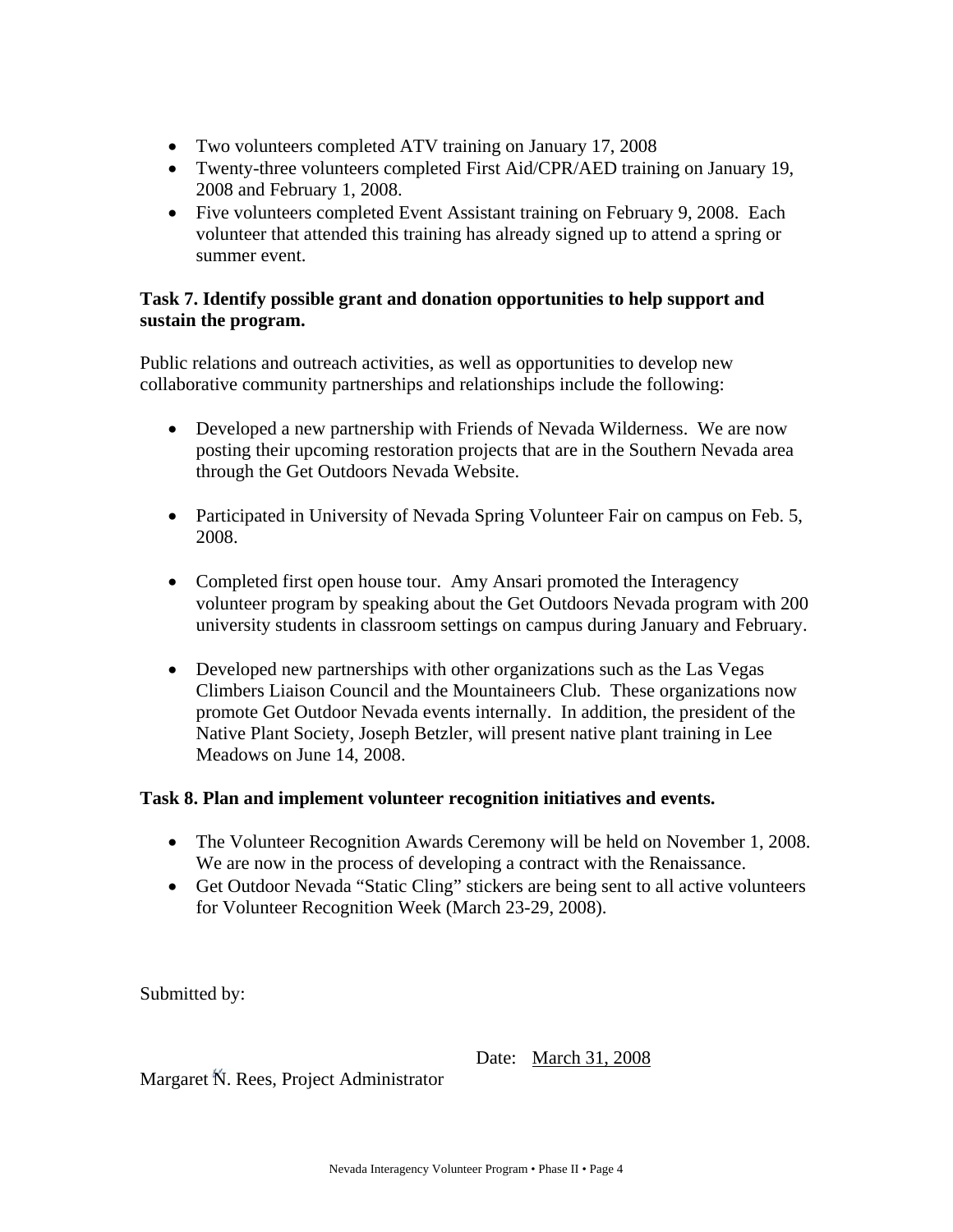

The following training classes are open to all active volunteers for the Bureau of Land Management, National Park Service, U.S. Fish & Wildlife Service and U.S. Forest Service

| <b>DATE</b> | <b>TIME</b>       | <b>SUBJECT</b>                        | <b>LOCATION</b>           | <b>INSTRUCTOR</b>           | <b>CLASS</b> | <b>CLASS</b> |
|-------------|-------------------|---------------------------------------|---------------------------|-----------------------------|--------------|--------------|
|             |                   |                                       |                           |                             | <b>HOST</b>  | <b>SIZE</b>  |
| Thursday,   | $9:00am -$        | <b>Interagency Orientation</b>        | Las Vegas Field Office    | Volunteer                   | Jim Cribbs   | 20           |
| May 1       | $3:00 \text{pm}$  |                                       |                           | Coordinators                |              |              |
| Saturday,   | $9:00am -$        | <b>Interagency Orientation</b>        | Lake Mead NRA,            | Volunteer                   | Nancy        | 20           |
| May 3       | $3:00 \text{pm}$  |                                       |                           | Coordinators                | Bernard      |              |
| Tuesday,    | $9:00am -$        | First Aid/CPR/AED                     | <b>UNLV</b>               | <b>Ben Fausett</b>          | Amy Ansari/  | 18           |
| May 13      | $4:00 \text{pm}$  |                                       | <b>CSB 164</b>            |                             | Doug Joslin  |              |
| Saturday,   | $9:00am -$        | First Aid/CPR/AED                     | Red Rock Canyon NCA-      | <b>Ben Fausett</b>          | Jim Cribbs   | 18           |
| June, 14    | $4:00 \text{pm}$  |                                       | Meet at visitor center    |                             |              |              |
| Saturday,   | $9:00am -$        | <b>Native Plants</b>                  | Spring Mountains NRA, Lee | Joseph Betzler              | Amy Nichols  | 15           |
| June 14     | $12:00 \text{pm}$ |                                       | <b>Meadows</b>            | <b>Native Plant Society</b> |              |              |
| <b>TBA</b>  | <b>TBA</b>        | Defensive Driving                     | Las Vegas Field Office    | Larry Benham                | Amy          | ??           |
|             |                   | (will be calling Larry early April to |                           |                             | Nichols/Jim  |              |
|             |                   | confirm date)                         |                           |                             | Cribbs??     |              |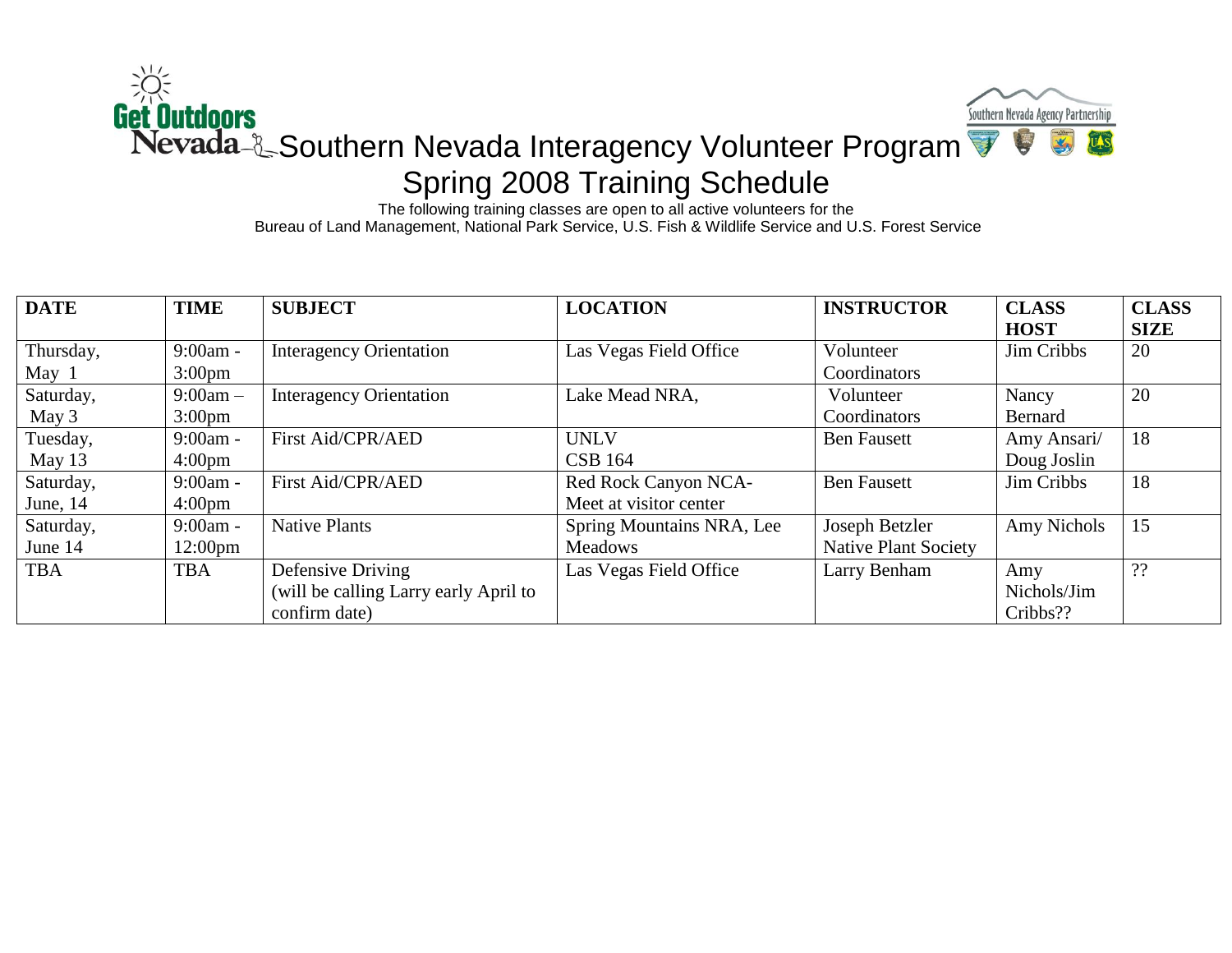#### **2008 Spring/Summer Events**

| Date/<br>Time                                                    | Agency                              | <b>Event Name</b>                                         | Location                                                                                                                        | Nature of Work                                                                         | Special<br>Requirements                                                     | Volunteers<br>Needed |
|------------------------------------------------------------------|-------------------------------------|-----------------------------------------------------------|---------------------------------------------------------------------------------------------------------------------------------|----------------------------------------------------------------------------------------|-----------------------------------------------------------------------------|----------------------|
| 2008                                                             |                                     |                                                           |                                                                                                                                 |                                                                                        |                                                                             |                      |
| <b>Saturday, January 12</b><br>$8:30$ am $-12:00$ pm             | <b>Bureau of Land</b><br>Management | Conservation<br><b>Transfer Area</b><br>Litter Clean up   | Las Vegas Wash/Losse                                                                                                            | Litter/Debris<br>Cleanup                                                               | Minimum<br>age- 6 yrs.<br>with adult<br>supervision                         | $250+$               |
| Saturday, March 1<br>$8:00am - 2:00pm$                           | <b>Bureau of Land</b><br>Management | Mormon<br>Mountains<br>Wilderness<br><b>Volunteer Day</b> | <b>Mormon Mountain Wilderness</b>                                                                                               | Various projects<br>including trail<br>restoration and litter<br>clean up              | Individuals<br>under 18<br>must be<br>accompanied<br>by a parent            | 20                   |
| <b>Saturday, March 8</b><br>$8:45am - 3:00pm$                    | <b>U.S Forest</b><br>Service        | Rainbow<br>Mountain<br><b>Volunteer Day</b>               | <b>Rainbow Mountain Wilderness</b><br>Area                                                                                      | Erasing vehicle<br>tracks, vertical<br>mulching, and<br>transplanting native<br>plants | Must be 18<br>years old or<br>accompanied<br>by<br>parent/legal<br>guardian | 8                    |
| <b>Saturday, March 8</b><br>$8:00 \text{ am} - 12:00 \text{ pm}$ | <b>National Park</b><br>Service     | Great American<br>Clean Up                                | Lake Mead NRA<br>Government Wash                                                                                                | Litter/Debris<br>Cleanup                                                               | Minimum<br>age- 6 yrs.<br>with adult<br>supervision                         | $100+$               |
| Monday, March 17<br>$9:00am - 12:00 pm$                          | <b>Bureau of Land</b><br>Management | Restoration and<br><b>Education Project</b>               | <b>Upper Las Vegas Wash</b>                                                                                                     | Road Removal<br>Project                                                                |                                                                             | 10                   |
| <b>Tuesday, March 18</b><br>9:00am-12:00pm                       | <b>Bureau of Land</b><br>Management | Restoration and<br><b>Education Project</b>               | <b>Upper Las Vegas Wash</b>                                                                                                     | Road Removal<br>Project                                                                |                                                                             | 10                   |
| <b>Wednesday, March 19</b><br>9:00am-12:00pm                     | <b>Bureau of Land</b><br>Management | Restoration and<br><b>Education Project</b>               | <b>Upper Las Vegas Wash</b>                                                                                                     | Road Removal<br>Project                                                                |                                                                             | 10                   |
| Thursday, March 20<br>9:00am-12:00pm                             | <b>Bureau of Land</b><br>Management | Restoration and<br><b>Education Project</b>               | <b>Upper Las Vegas Wash</b>                                                                                                     | Road Removal<br>Project                                                                |                                                                             | 10                   |
| <b>Saturday, March 29</b><br>8:30 $am - 1:00 pm$                 | <b>Bureau of Land</b><br>Management | Gypsum Cave<br>Graffiti Removal<br>and Litter Clean<br>Up | Near Gypsum Cave                                                                                                                | Litter/Debris<br>Cleanup<br>and Graffiti Removal                                       | Minimum<br>age-12 yrs.<br>with adult<br>supervision                         | $25-40$              |
| <b>Monday, March 31</b><br>$8:00am - 3:00 pm$                    | <b>U.S Forest</b><br>Service        | <b>Griffith Peak</b><br><b>Trailhead Project</b>          | Griffith Peak Trailhead- Spring<br>Mountains<br>Please register by calling Friends<br>of Nevada Wilderness at (775)<br>324-7667 | Restoring areas<br>degraded by<br>motorized vehicles                                   | Individuals<br>under 18<br>must be<br>accompanied<br>by a parent.           | 8                    |